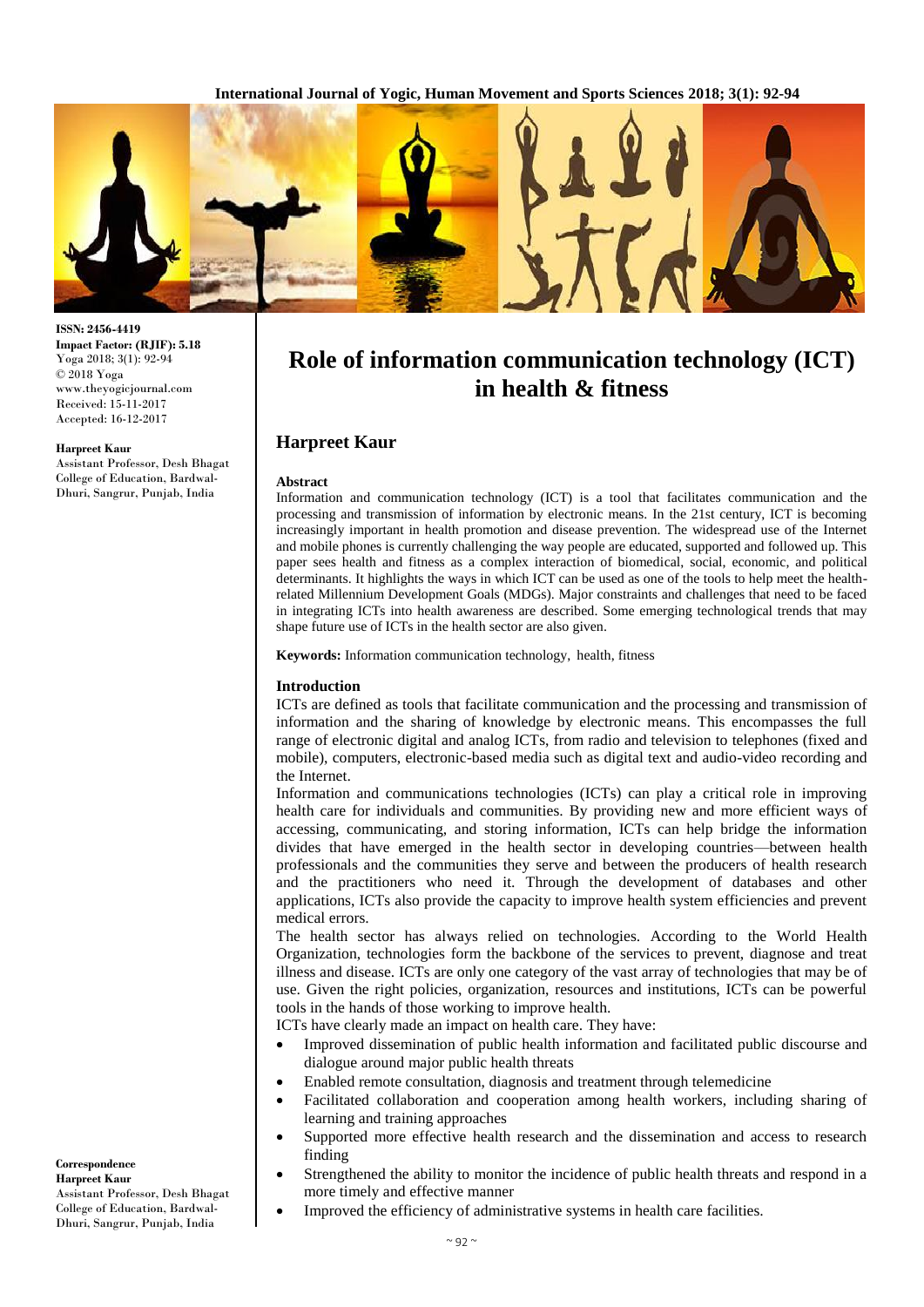This translates into savings in lives and resources and direct improvements in people's health. In Peru, Egypt and Uganda, effective use of ICTs has prevented avoidable maternal deaths. In South Africa, the use of mobile phones has enabled TB patients to receive timely reminders to take their medication. In Cambodia, Rwanda, South Africa and Nicaragua, multimedia communication programmes are increasing awareness of how to strengthen community responses to HIV and AIDS. In Bangladesh and India, global satellite technology is helping to track outbreaks of epidemics and ensure effective prevention and treatment can reach people in time.

# **E-health**

e-health is the use of emerging information and communication technology, especially the Internet, to improve or enable health and healthcare. This term bridges both the clinical and non-clinical sectors and includes equally individual and population health-oriented tools. According to Eysenbach's to read: 'e-health is an emerging field of health informatics, referring to the organisation and delivery of health services and information using the Internet and related technologies.

eHealth (also written e-health) is a relatively recent term for healthcare practice supported by electronic processes and communication, dating back to at least 1999. Usage of the term varies. Some argue that it is interchangeable with health informatics with a broad definition covering electronic/digital processes in health while others use it in the narrower sense of healthcare practice using the Internet. It can also include health applications and links on mobile phones, referred to as m-health or mHealth. Since about 2011, the increasing recognition of the need for better cyber-security and regulation may result in the need for these specialized resources to develop safer eHealth solutions that can withstand these growing threats.

# **Forms of e-health**

The term can encompass a range of services or systems that are at the edge of medicine/healthcare and information technology, including:

- Electronic health records: enabling the communication of patient data between different healthcare professionals (GPs, specialists etc.).
- Computerized Physician Order Entry: a means of requesting diagnostic tests and treatments electronically and receiving the results.
- Prescribing: access to prescribing options, printing prescriptions to patients and sometimes electronic transmission of prescriptions from doctors to pharmacists.
- Clinical Decision Support: providing information electronically about protocols and standards for healthcare professionals to use in diagnosing and treating patients.
- Telemedicine: physical and psychological diagnosis and treatments at a distance, including telemonitoring of patients functions.
- Consumer health informatics: use of electronic resources on medical topics by healthy individuals or patients.
- Health knowledge management: e.g. in an overview of latest medical journals, best practice guidelines or epidemiological tracking (examples include physician resources such as Medscape and MDLinx).
- Virtual healthcare teams: consisting of healthcare

professionals who collaborate and share information on patients through digital equipment (for transmural care).

- Mental Health or m-Health: includes the use of mobile devices in collecting aggregate and patient level health data, providing healthcare information to practitioners, researchers and patients, real-time monitoring of patient vitals and direct provision of care (via mobile telemedicine).
- Medical research using Grids: powerful computing and data management capabilities to handle large amounts of heterogeneous data.
- Health Informatics / Healthcare Information Systems: also often refer to software solutions for appointment scheduling, patient data management, work schedule management and other administrative tasks surrounding health.

# **Medical/Health Technologies**

A simple definition, produced by WHO (2004) is that health technologies are solutions to health problems. They are essential any tool, device or procedure used in health care. This can include ICTs and when it does, these are usually categorised as:

- Diagnostic Technologies electrocardiography, electroencephalography, myography, x-ray imaging, fiberoptic endoscopy, computerized tomography, magnetic resonance imaging, ultrasonography, coronary angiography, non-invasive functional organ studies, radionuclide uptake and imaging diagnostic procedures, biochemical, hematological, serological, microbiological, and tissue pathology analytical studies, genetic analysis.
- Therapeutic Technologies including curative and preventive technologies such as pharmaceuticals, laparoscopic and laser surgery techniques, vaccination, radiation by external sources or radionuclides, and the evolving applications of genetic engineering and gene therapy to human disease.
- Information Technologies including manual and computerized data systems, medical records, clinical and administrative documentation, communication resources, fax machines, telephone, e-mail, the internet, handheld computers and portable digital assistants (PDAs), electronic medical records and "smart cards".

# **ICTs and the health-related MDGs**

The United Nations Millennium Development Goals (MDGs) are 8 goals that UN Member States have agreed to try to achieve by the year 2015.

The United Nations Millennium Declaration, signed in September 2000, commits world leaders to combat poverty, hunger, disease, illiteracy, environmental degradation and discrimination against women. The MDGs are derived from this Declaration. Each MDG has targets set for 2015 and indicators to monitor progress from 1990 levels. Several of these relate directly to health.

Health is at the heart of the Millennium Development Goals (MDGs) - recognition that health is central to the global agenda of reducing poverty as well as an important measure of human development (WHO, 2005). Three of the eight MDGs are directly health-related:

- reduce child mortality (goal 4)
- $\bullet$  improve maternal health (goal 5)
- combat HIV and AIDS, malaria and other diseases (goal 6)